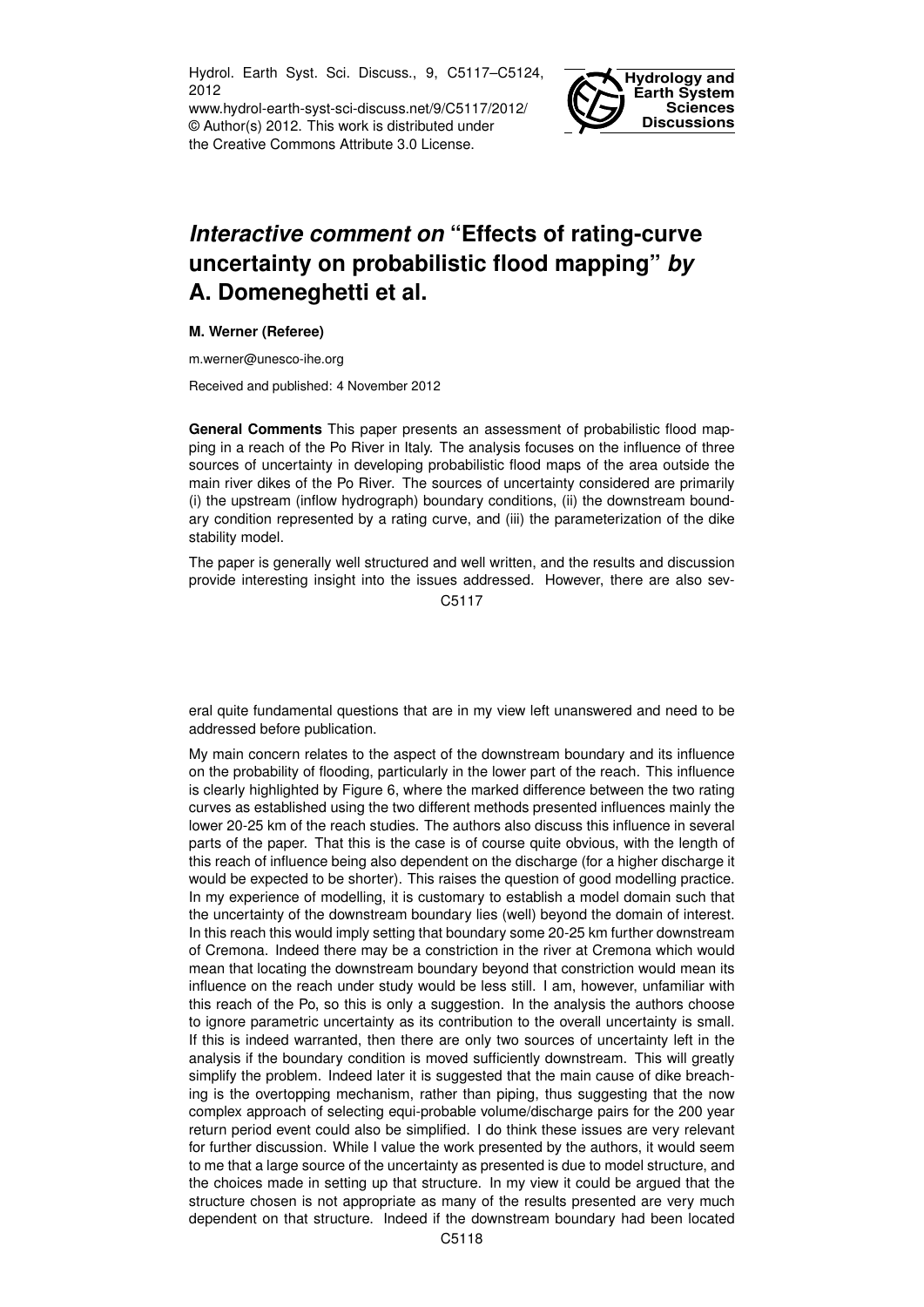halfway the current reach, the results for the upstream part would have been quite different. I would ask the authors to reflect carefully on the choices made and add these to the discussion. While I agree that the discussion with the decision maker is responsible for making the actual decisions, it is the responsibility of the hydrologist to present results based on an appropriate model structure.

Another question that should be addressed is that the probabilistic flood maps presented are in my mind marginal probabilities, as these present the probabilities of inundation, given uncertainty, for the 200 year return period event. The real probability of flooding would need to be derived by assessing the different return periods, each with their uncertainty. This would reveal that the probability of inundation of in particular the area on the right bank in the lower part of the study is quite a bit higher than 0.005, as found from the joint probability of return periods and uncertainty. This raises the question on how this information is then communicated to the decision maker, who as suggested will need to make the decision (rather than the hydrologist). Currently the authors suggest that results such as those presented will provide adequate information to the decision maker in making an informed decision, and thereby reduce as suggested the danger posed by making decisions on a deterministic map only. It would be a benefit to the paper if this discussion could be explored further – in particular the question on how "realistic" the uncertainties presented are (i.e. do these represent the true uncertainty, or could these be biased depending on the decisions made by the modeller).

Related to this last point, the authors often mention that there is an over-prediction or an under-prediction of the uncertainties. I am not sure how this conclusion is reached, I agree with the statements that calibration of such inundation models is difficult (if not impossible as suggested), but would argue that this holds also for the estimation/calibration of the uncertainty. Over prediction and under prediction suggests that this can be evaluated against some "observation", which clearly here is not the case. I would suggest rephrasing these discussions, and instead use terms such as lower or

C<sub>5119</sub>

higher estimation.

**Detailed Comments** p9810.4: in the case

p9811.17: this concept, highlighting

p9812.22: especially if used for p9812.25-28: In naming the sources of uncertainty epistemic uncertainties are considered as being due to an imperfect knowledge of the system. In literature model uncertainty (structural/parametric) are sometimes defined as separate from epistemic. The reasoning is that these are not necessarily due to a lack of understanding of the phenomenon, but are a result of choices in modelling approach (e.g. 1D instead of 2D), model structure and parameters. Here these are included (as defined in table 2) as a part of epistemic. I am fine with leaving the definition as it is here – but would suggest to be more explicit in the text that in this paper epistemic uncertainty includes model structure and parameters. This will also improve the link also to the next paragraph.

P9813.24 of uncertainty

P9814.10: Chains of models that describe

P9814.12: uncertainties that are summarized

P9814:13: Table 1, starting

P9814.16: uncertainty reduction that can be achieved by adopting additional information or a different procedure.

P9814.17: remove "several"

P9814.18: change bold to italic (there is no bold text in the table).

P9815.4: into the flood-prone area

P9815.5: The IHAM model

P9816.14 by adopting

P9816.23: termed the traditional and the constrained approach respectively, and quantifying

P9816.24-27: The approach taken in fitting the rating curves seems to raise several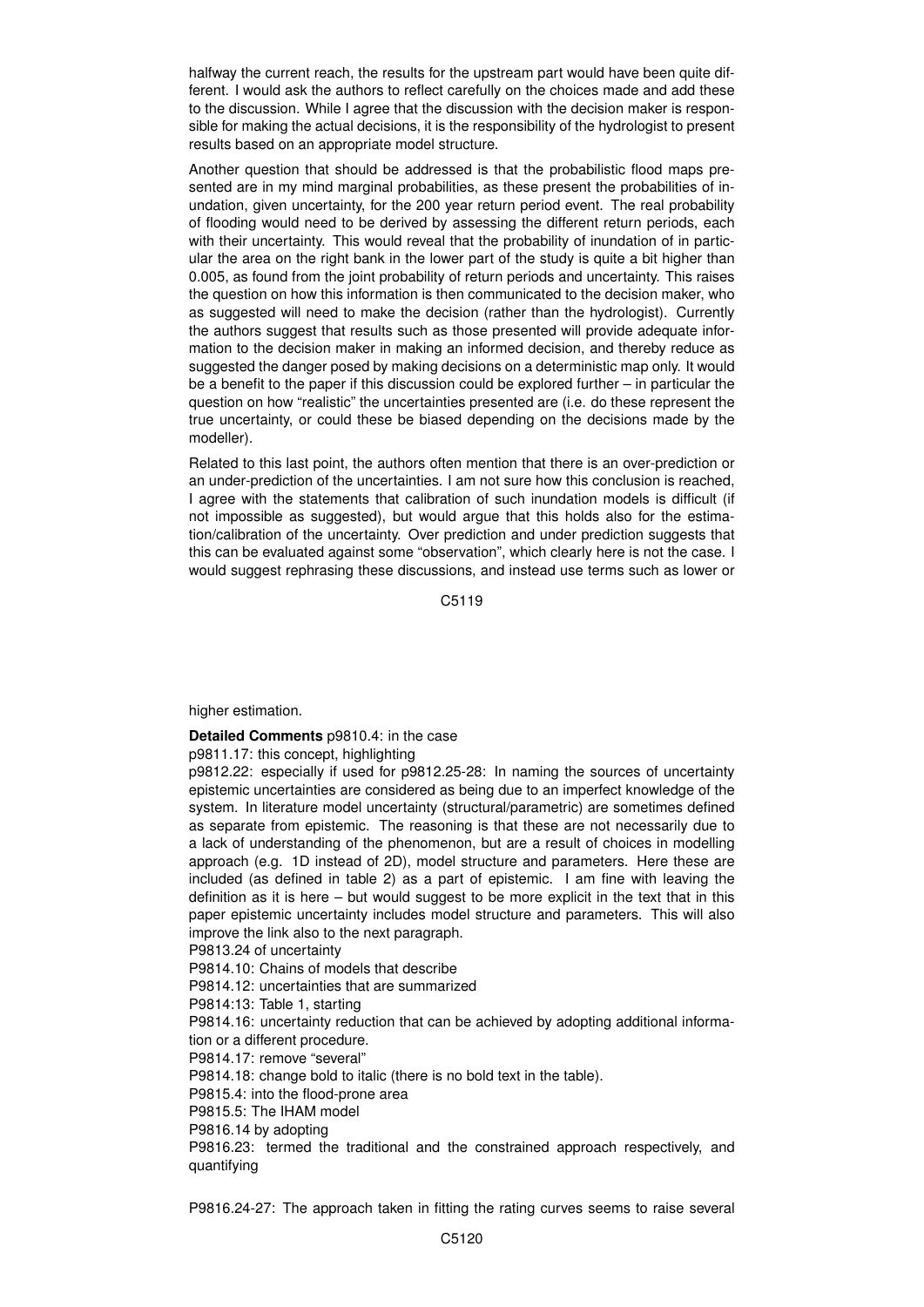questions, which are to my mind quite fundamental. I think this section needs to be elaborated and made clearer. As I understand it, the maximum rated discharge at Cremona is in the order of 6000 m3/s. The rating curve for higher discharges is then based on extrapolation. This is in part done through the use of a 1D model of the reach as represented by the grey dots. The first question then is how representative such a 1D model is in extrapolating the rating curve. There are several examples in literature of 1D models underestimating stages due to an underestimation of the turbulent losses for overbank flows (see e.g. Werner and Lambert, 2007). Also there is a clear hysteresis effect in the results of the 1D model that is not considered in the rating curve formulation that is used (such a hysteresis is clearly expected in this quite flat reach). When looking at the fit of the rating curve (in particular that of the constrained approach, it would seem that more than 10% of the grey dots fall outside the 90% uncertainty bounds – which would suggest an underestimation of the uncertainty. I guess the actual ratings are not available, as this would shed a little more light on the true uncertainty in the curve. To my mind what we see here is the uncertainty due to the fit of stage-discharge pairs generated by a 1D model, which itself is an extrapolation. Does that model consider parametric uncertainty? Where is the downstream boundary? If this boundary is well downstream of Cremona, then would it not make sense to continue the model on to there – and not induce uncertainty by fitting a rating curve to the simulation results at Cremona? What is the bank-full discharge, and has the rating curve as commonly done been divided into at least two sections to reflect in bank and out of bank conditions? In short there are many questions that need to be addressed to my mind on the representation of uncertainty in the rating curve, which as discussed later is of key importance to the authors.

P9817.7: By means of a one-dimensional

P9818.19: may appreciably alter the

P9819.25-27: I would like the authors to be more explicit on how the distributions of the breach parameters were sampled. It would seem logical (but perhaps data shows

C5121

this to be otherwise) that the parameters such as the breach width depend on the magnitude of the overtopping (which is stated as being the primary cause of failure). This in turn depends on the event magnitude. Has this been taken into account in the sampling strategy? Also, if there is such dependence, then does it make sense to truncate the distribution, given that the observed events in 1994 and 2000 are as stated to be in the order of 50 year return period, quite a bit lower than the 200 year return period in the estimation.

P9820.3: The breach

P9820.4: follow a normal

P9821.1-4: The volume considered here is in the 30 days around the flood peak. It may be good to reflect on the typical duration of an event in the Po in this reach. Is this sufficient? For some rivers this may not be the case. It may be useful to the reader to provide just a little insight into how the assessment was made that 30 days would suffice.

P9822.5: red dots

P9822.11: the gauge at Cremona – or – the Cremona gauge.

P9822.16: the median

P9822.18: the constrained

P9822.20-22: More insight in the sampling of the RandomT rating curves may be useful. It is suggested that curves are sampled only within the 90% bounds. I am not sure I understand this. I would assume that the distribution was sampled, which would imply that some 90% of the curves sampled would fall within the 90% bounds. I would like the authors to clarify this, or if required rephrase.

P9824.10-12: That the area is flooded in the traditional approach is a direct result of the difference of the (extrapolated) rating curve – stages in the traditional rating curve are quite a bit higher – thus exacerbating overtopping. It may be good to add that this could have been expected.

P9825.2: I would suggest removing the word "remarkable" – as this distance is exactly what would be expected. A simple analysis of the backwater length using a "back of